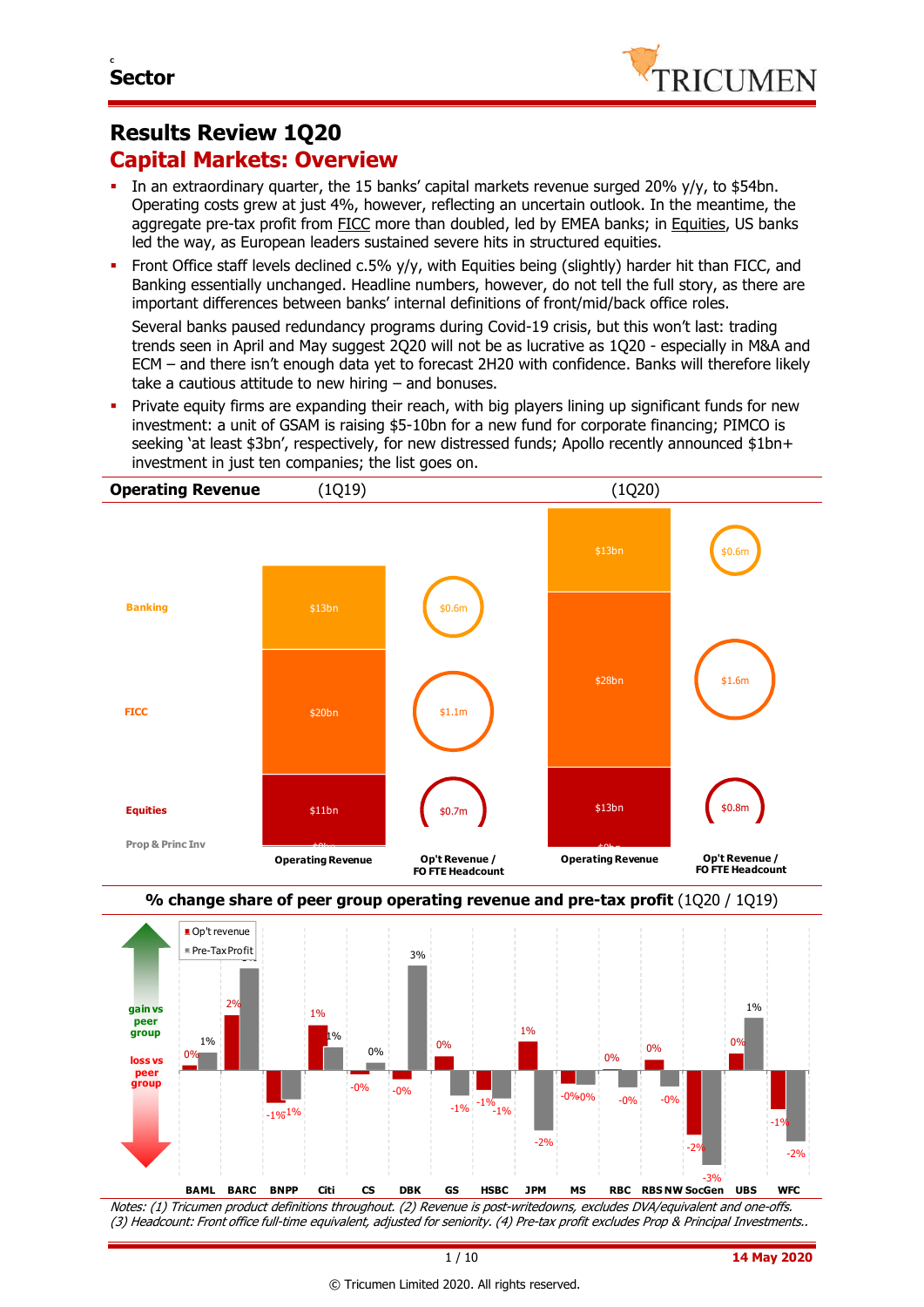

# **Capital Markets** (cont.)**: Banking**

As central banks' 'anti-Covid' programmes started, DCM markets (re)opened. High grade bond volumes in developed markets broke all previous records; and high yield volumes reached a threeyear high, despite a near shutdown in March. Emerging markets bond flows jumped 20% y/y. Syndicated loan activity, however, weakened in EMEA and APAC, and managed only moderate

gains in the US. Securitisation revenues declined.

- Aggregate ECM fees advanced 13% y/y in 1Q20 on strong US banks' gains. The arrival of Covid-19 crisis and the resultant volatility in equity markets, however, severely impacted activity: March volumes dropped 20-40% versus January/February in all major regions. Converts issuance surged in April and May but persistent volatility does not bode well for other market segments.
- M&A/Advisory fees declined 11%, mostly due to depressed US and APAC ex-Japan volumes; EMEA and Japan did *much* better. The outlook is far from positive; but at least, with global recession (or worse) practically guaranteed, restructuring advisory should do well – several banks have already formed dedicated teams.

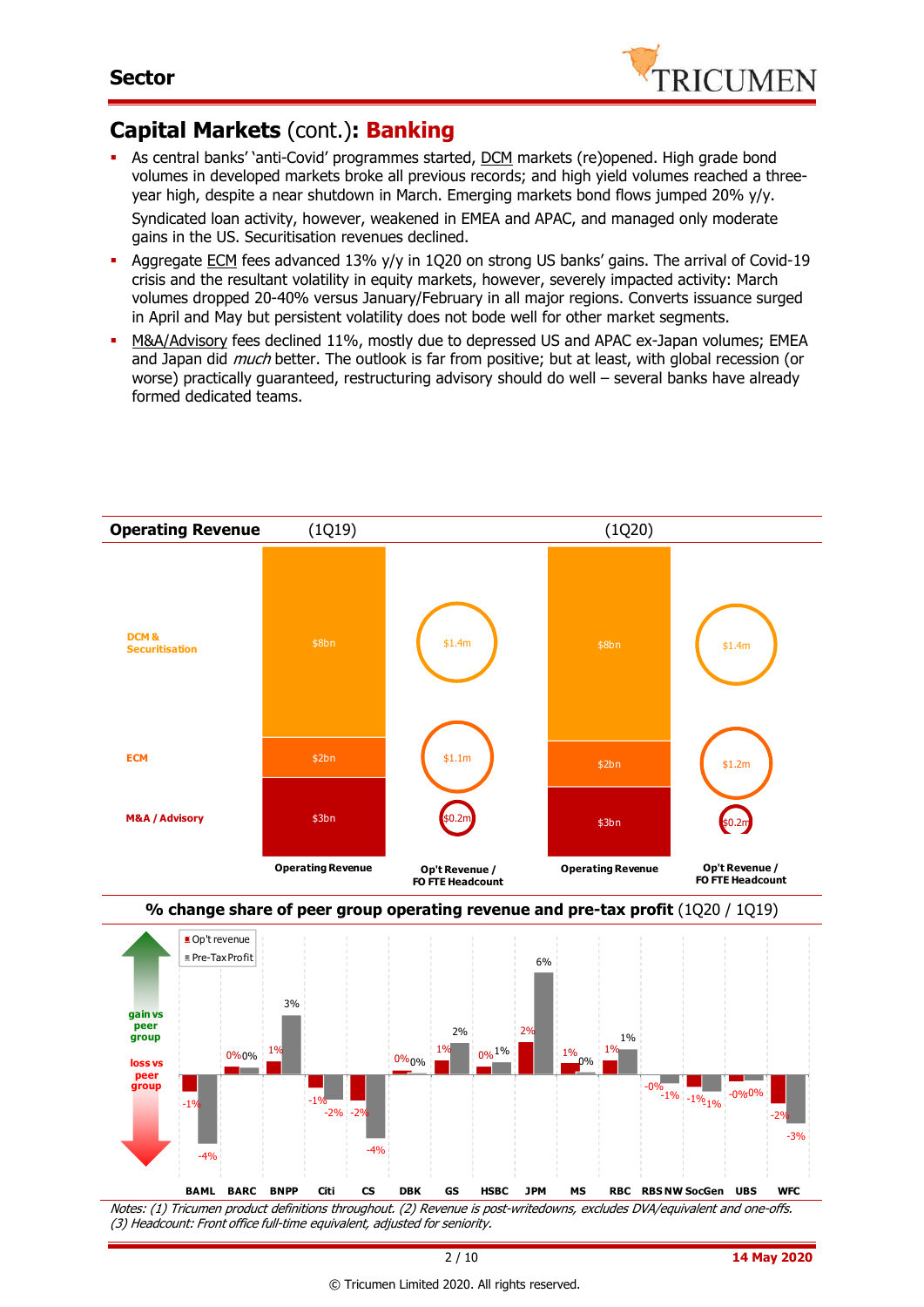

# **Capital Markets** (cont.)**: FICC**

- The 1Q20 surge in revenue was driven by macro rates, in particular. Trading patterns suggest that 2Q20 will decline from the extraordinary 1Q20, but still be 15% ahead y/y.
- In a very strong quarter for  $FX$  revenue  $+25\%$  v/v, to \$6bn algos proved their value: despite elevated volatility, algo trading surged in 1Q20, well beyond the rate of growth seen in wider FX markets. Institutional clients seem happy with the service (even for smaller/fragmented orders) so it's easy to imagine that algos' gains will last – at the expense of humans, of course.
- Rates volumes surged, with several banks handling multiples of their 'usual' quarterly flows. In March, after a strong start to 2020, munis fell victim to wider market forces: the 10-year AAA MMD yield surged an unprecedented 200bps to 2.78% in just 9 days to 20-Mar, before falling to 1.33% a few days later. Muni funds suffered 30% outflows in March and issuance ground to a halt.
- With few exceptions, banks reported a drop in credit revenue as widening spreads impacted asset prices. Structured credit was particularly hard-hit, and several banks suffered marks in leveraged finance. High grade in developed markets did better, as did portfolio trades and liquid index CDS. Central banks' actions improved the market sentiment in late 1Q20, but the outlook is negative.
- **Banks' commodity trading teams benefitted from exceptionally volatile markets. We expect strong** 2Q20: oil markets volatility surged in mid-April due to Russia/Saudi Arabia dispute; and in precious metals, volatility is declining but remains at historically high levels.





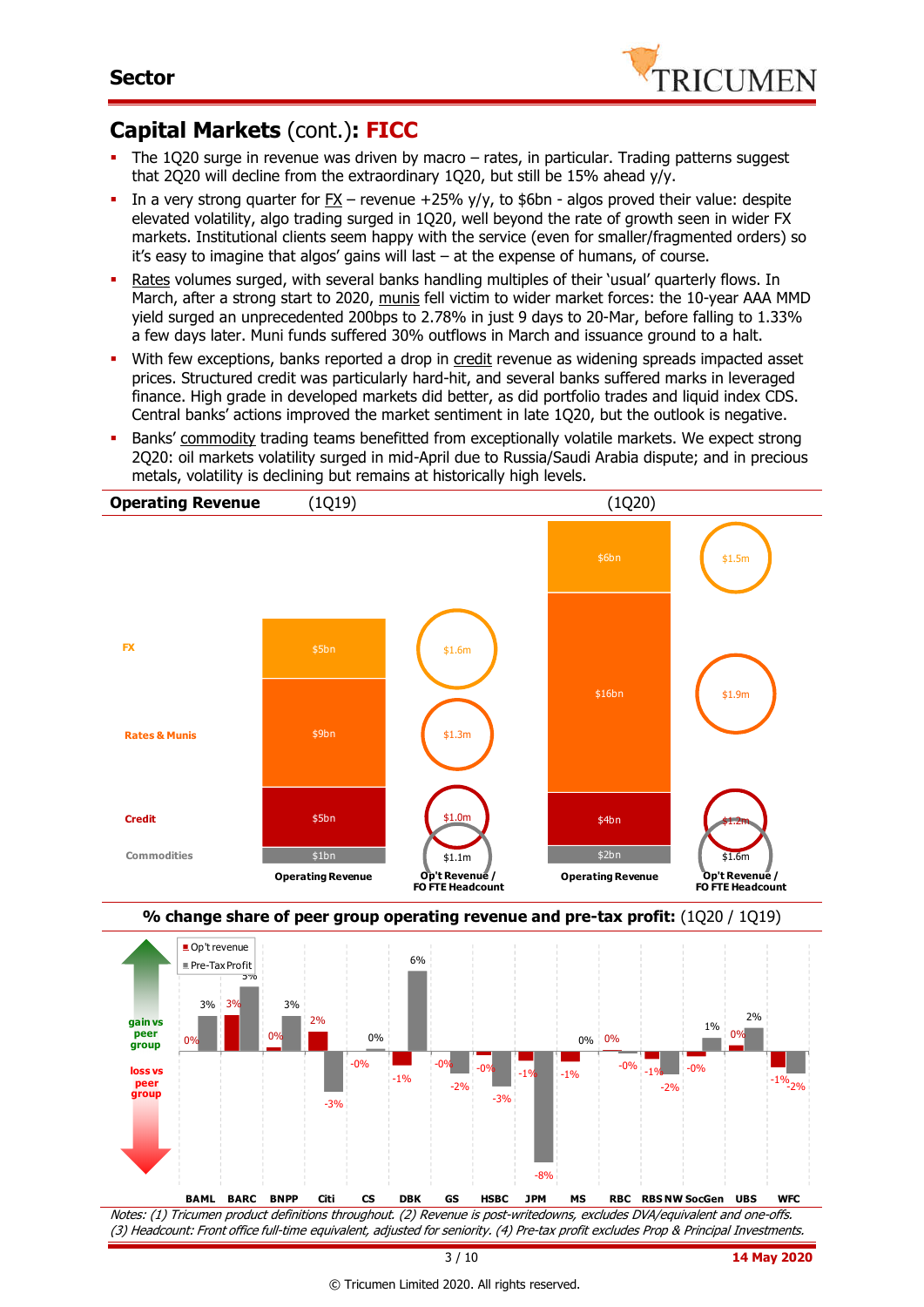

# **Capital Markets** (cont.)**: Equities**

- In cash, strong client volumes seen in 1Q20 continued in April and May.
- In equity derivatives, the structured products leaders French multinationals suffered significant losses on their retail structured products: autocallables were impacted by widespread cancellation of dividends. By contrast, US banks benefitted from a surge in demand for flow products, especially in the US – and enjoyed a 40%  $y/y$  surge in revenue.
- Hedge fund balances fell to just below \$3tn in 1Q20, 10% down  $q/q$ ; however, the overwhelming majority was due to performance losses, rather than outflows. In this context, 'our' banks' prime services revenue held up reasonably well, supported by healthy client financing revenues.

Unsurprisingly, quant funds were the first to slash exposure to equities; but more interestingly – and rather unusually - numerous hedge funds specialising in relatively illiquid structured credit and mortgage backed securities did not report their net asset values for 1Q20 in the usual timeframe, which suggests difficulties with portfolio valuation.





Notes: (1) Tricumen product definitions throughout. (2) Revenue is post-writedowns, excludes DVA/equivalent and one-offs. (3) Headcount: Front office full-time equivalent, adjusted for seniority. (4) Pre-tax profit excludes Prop & Principal Investments.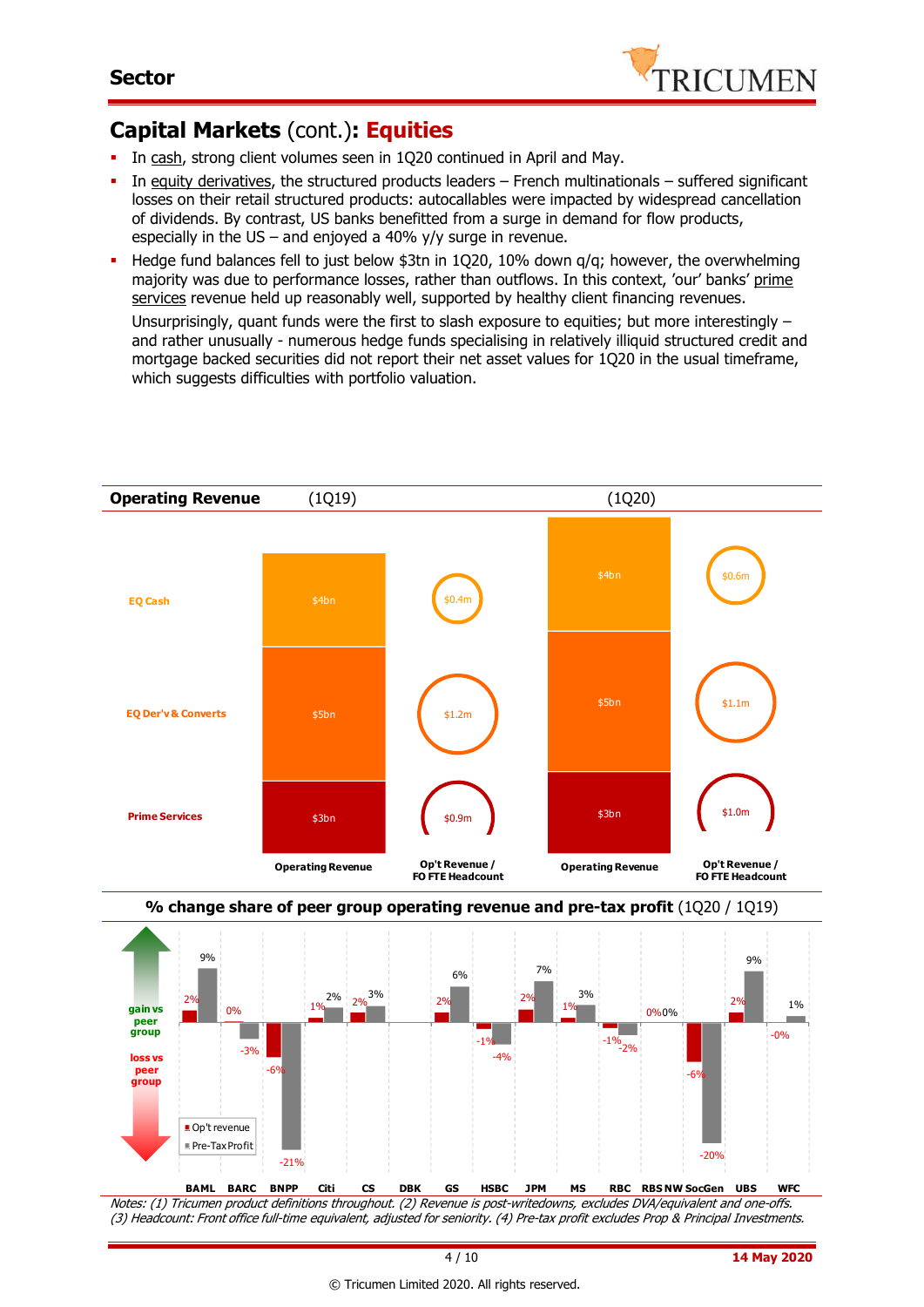

### **Commercial Banking & Treasury Services**

 In corporate/commercial banking, a rapid fall in LIBOR in March hit loan yields. Most banks reported a surge in loans in the same month – partly due to clients' drawdowns - and credit costs rose, with significant reserve build-up being especially evident in commercial loans. Also, 1Q20 results highlighted a huge divergence in the level of provisioning taken by different banks: this is reminiscent of the initial stages of 2008 Crisis.

In the US, rumours emerged that major US banks are setting up subsidiaries to manage assets seized from bankrupt energy operators. Banks have not confirmed such plans, but the rumour makes sense: the alternative is fire-sale of assets into a weak (or falling) market.

- The Covid-19 crisis exposed a key risk for trade finance: market participants reported a severe in private credit insurance (PCI), and that could herald problems: WTO estimates that 80-90% of world trade is reliant on trade finance, and EMEA banks are particularly heavy users of PCI.
- Contour, the blockchain trade finance platform, has completed the trials in Hong Kong and is ready to launch in 2H20. The platform is backed by eight banks, including HSBC, Standard Chartered, Citi, CTBC, and BNP Paribas. This follows CIMB and iTrust's launch of blockchain trade financing platform in Singapore, in Oct-19 (Also, according to People's Bank of China, 170 banks have joined the blockchain platform spearheaded by China's State Administration of Foreign Exchange).



Notes: (1) Tricumen product definitions throughout. (2) Revenue is post-writedowns, excludes DVA/equivalent and one-offs. (3) Headcount: Front office full-time equivalent, adjusted for seniority. (4) In-scope: Large Cap/MNC and Mid-Cap/SMEs.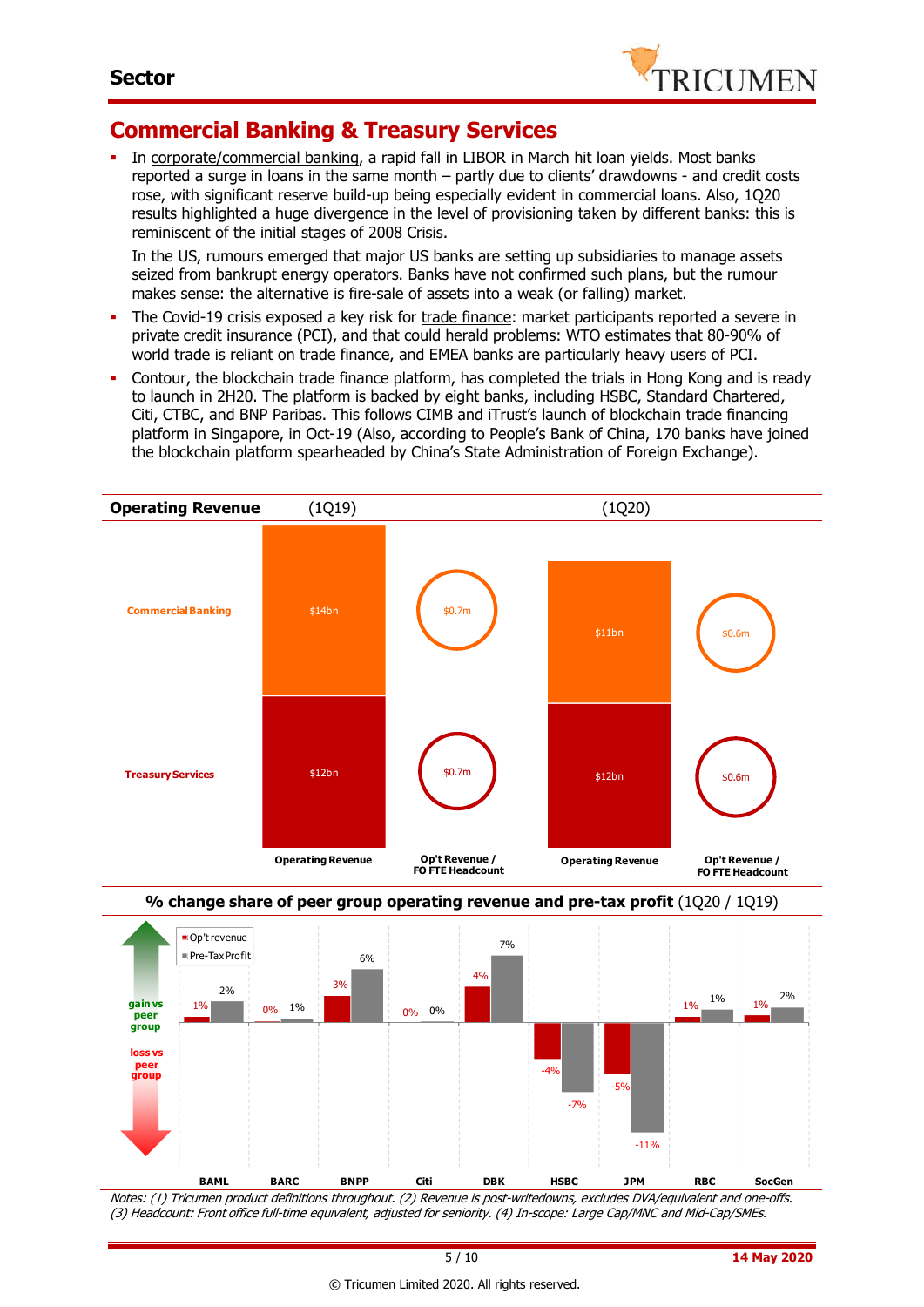

### **Wealth Management**

- Wealth management revenue declined 5% y/y but careful cost control lifted profits by 8%. Structured notes were in high demand.
- Banks have not suffered significant losses on their loan portfolios, but they may change. After years of boosting lending – both Lombard and 'hard-to-value'/tailored - to their wealthy clients, private banks are now asking for additional collateral. This is a prudent course of action: setting aside the upheaval in the markets, it's important to note that Lombards have floor RWA of just 12% (reflecting the usually liquid collateral, deposited with the bank), a fraction of other retail loans. Tailored loans, however, are often backed by illiquid – or, at the very least, unusual – collateral.

So far, there is little indication of losses/writedowns in these books; but if the present state of markets persists – a real possibility – it is hard to see how the industry could escape losses. Even without losses/writedowns, the outlook for lending revenue – 30% of total revenue for the banks in this report – is not good. The remainder of 2020 looks … challenging.

 For robo-platforms, this is the first major downturn. It is too early to predict how these young firms/teams will fare, but it'll be interesting to see who emerges stronger - or at least bigger. Whatever the outcome, there is little doubt that recent months have demonstrated that much of the service can be delivered remotely, via digital channels. With revenue and margins under pressure, we expect banks will promote digital delivery to wider range of clients; outsource (and/or centralise) investment functions and back-end functions; and boost 'client acquisition' teams.





Notes: (1) Tricumen product definitions throughout. (2) Revenue is post-writedowns, excludes DVA/equivalent and one-offs. (3) Headcount: Front office full-time equivalent, adjusted for seniority.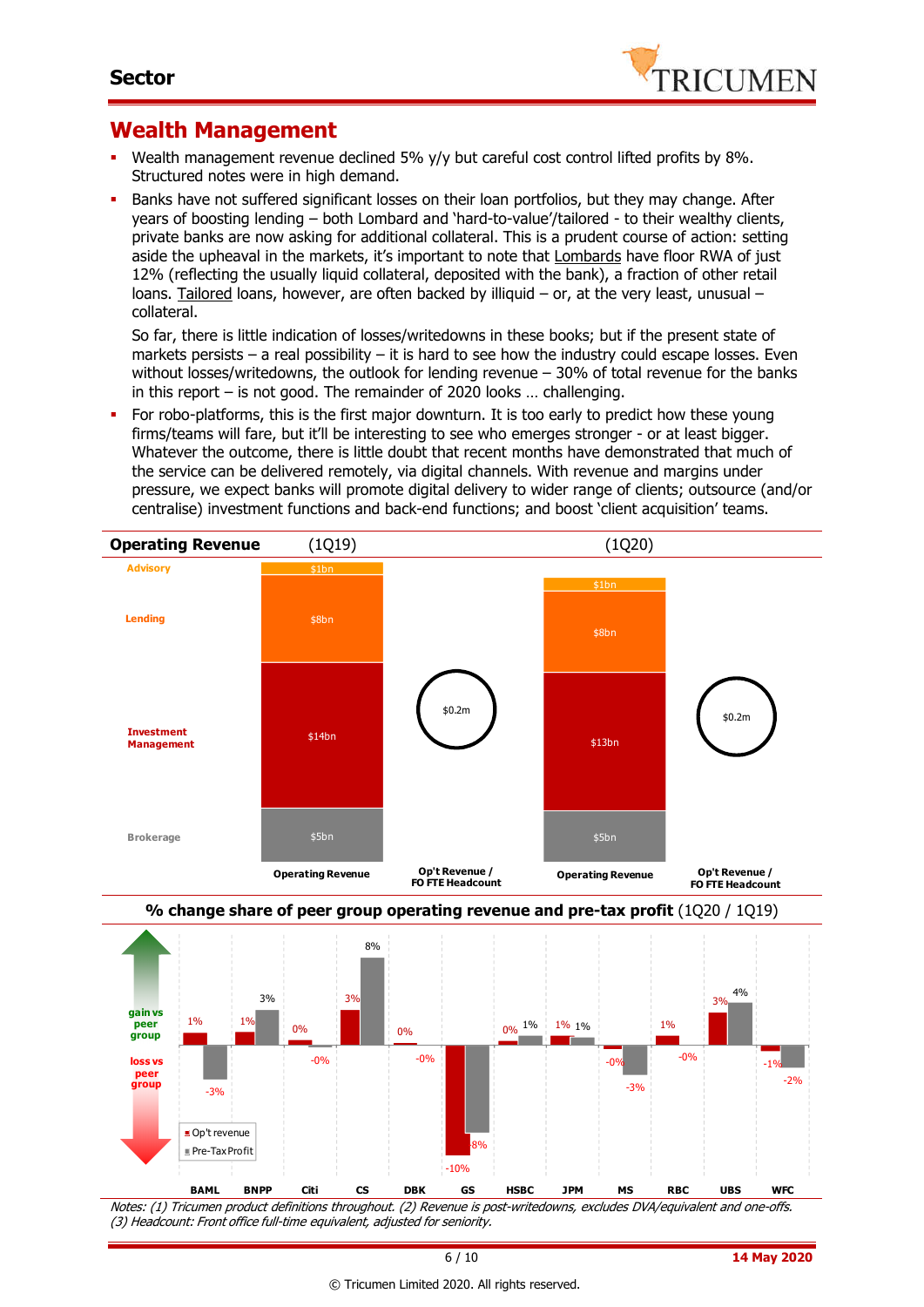# **Revenue dynamics**

### **1Q20/1Q19 (Operating revenue, % change, US\$, Global Level 1)**

|                              | <b>BAML</b>             | <b>BARC</b> | <b>BNPP</b> | Citi         | <b>CS</b> | <b>DBK</b> | GS     | <b>HSBC</b> | <b>JPM</b> | <b>MS</b>          | <b>RBC</b>         | <b>RBS NW</b> | SocGen             | <b>UBS</b>              | <b>WFC</b>         |
|------------------------------|-------------------------|-------------|-------------|--------------|-----------|------------|--------|-------------|------------|--------------------|--------------------|---------------|--------------------|-------------------------|--------------------|
| <b>Capital Markets</b>       | ⋝                       | ⇑           | ∾           | ≏            | ⋝         | ⋝          | ᇧ      | ↗           | ⋝          | ⇗                  | <del>⋝</del>       | ⇑             | ⊕                  | 合                       | ∾                  |
| Banking                      | $\overline{\mathbf{C}}$ | ↗           |             | ↬            | J         | ਨ          | ਨ      |             | 合          | ⇗                  | ♠                  | ᄉ             | ⇩                  | $\overline{\mathbf{M}}$ | J                  |
| DCM Bonds                    | ♦                       | ∾           | ∾           | $\mathbf{M}$ | ∾         | ⇑          | ↗      | ⋝           | ⋝          | ⋝                  | ⇑                  | $\mathbf{M}$  | 具                  | ₩                       | ⇑                  |
| DCM Loans                    |                         | 运           | ⇑           | J            |           |            | ഷ      | ഷ           | ഷ          | ⇩                  | ⇩                  | ⇩             | ⇩                  | U                       | U                  |
| Securitisation               |                         |             |             | ∾            | ↬         |            | ↗      | ⇗           | ⇑          | €                  | 对                  | $\mathbf{M}$  |                    |                         |                    |
| <b>ECM</b>                   |                         |             |             |              |           |            |        | Д           | ⇑          |                    |                    |               |                    |                         |                    |
| M&A / Advis                  |                         |             |             |              |           |            |        | ∾           |            |                    | Д                  |               |                    |                         |                    |
| Markets                      | ⋝                       | ۵           | Д           |              |           | д          | Σ      | $\sim$      | Л          | д                  | ⋝                  | ♠             | J                  | ♦                       | $\sim$             |
| <b>FICC</b>                  | $\sim$                  | ٠           | 对           | 对            | $\sim$    | ₩          | $\sim$ | $\sim$      | $\sim$     | $\mathbf{\hat{y}}$ | ∾                  | J             | $\mathbf{M}$       | 对                       | л                  |
| <b>FX</b>                    | ⋝                       | ⇑           | 겨           | 겨            |           | ⋝          | ⇑      | ⇑           | ⇩          | $\sum$             | $\mathbf{\hat{z}}$ | ⇑             | $\sum$             | ⇑                       | $\mathbf{\hat{M}}$ |
| Rates & Munis                |                         | ⋝           | ↬           |              | J         | д          |        | U           | ⇑          | 겨                  | U                  | ⊕             | J                  | ⋒                       | Д                  |
| Credit                       | U                       | 合           | ഷ           |              | ↬         | ↬          | ↗      | U           | ↬          | J                  | T                  |               |                    |                         |                    |
| Commodities                  | ⋝                       |             | Д           |              |           |            |        | ∾           | ♠          | $\mathbf{\hat{M}}$ | ⇩                  |               | ∾                  | 运                       |                    |
| Equities                     | ^                       | ⇑           | Д           |              | ≏         | $\sum$     | ≏      | ⋝           | ⇑          | ⇑                  | ⋝                  |               | 具                  | ♠                       |                    |
| EQ Cash                      |                         | ∾           | ↬           | ∾            | ⋒         |            | ↬      | ⊕           | ↬          | $\mathbf{M}$       | ⇩                  |               | ∾                  | ⇑                       | $\mathbf{\hat{y}}$ |
| EQ Der'v & Conv't            |                         | ⋒           | J           |              |           | ⋝          | €      | ⇗           | ⇑          | ⇑                  | 겨                  |               | J                  | û                       |                    |
| <b>Prime Services</b>        | ⋝                       | ∾           | ∾           | 对            |           |            | ⊼      | IJ          |            | $\sim$             | ∾                  |               | $\sim$             | Σ                       |                    |
| Prop & PI                    |                         |             |             |              |           |            |        |             | ♠          | T                  |                    |               |                    |                         |                    |
| Comm Bank / Treas Serv       | J,                      | ∾           | ∾           | ⊕            |           |            |        | 專           | 再          |                    | $\mathbf \Omega$   |               | $\mathbf{\hat{S}}$ |                         |                    |
| Comm Bank                    | ⋒                       |             |             | 겨            |           |            |        | €           | ⇩          |                    | ⇑                  |               | ⇧                  |                         |                    |
| <b>Treas Serv</b>            | ∾                       | 겨           |             | 对            |           | ⋝          |        | ⊕           |            |                    | Д                  |               |                    |                         |                    |
| Wealth Management            | ⋝                       |             |             | ठ्रा         | ⇑         | ठ्र        | ⊕      | ₳           | ⋝          | 运                  | ठ्र                |               |                    | ≏                       | $\sum$             |
| Advisory                     | ᡐ                       |             | ≏           | 对            | 合         | ↗          | ⇑      | ⇑           | ⊕          | ഷ                  | ⇮                  |               |                    | ⋒                       | ⋝                  |
| Lending                      |                         |             |             |              |           | ⇑          |        | ⋒           | ⇑          | ᄌ                  | m                  |               |                    |                         |                    |
| <b>Investment Management</b> | み                       |             |             | 运            |           | 对          |        | ↗           | ↗          | $\sum$             | 对                  |               |                    |                         |                    |
| Brokerage                    | ⇗                       |             |             | 对            | 11        | 风          | J      | ⋒           | ⇑          | J                  | ⋝                  |               |                    | 11                      |                    |

Source: Tricumen. Notes: (1) Tricumen product definitions throughout. (2) Arrows show % change in revenue vs peers. Up- /down-arrows: top-/bottom-quartile. (3) Operating revenue is post-writedowns, excludes DVA/equivalent and one-offs. (4) Commercial/Transaction Banking includes Large Cap/MNC and Mid-Cap/SMEs.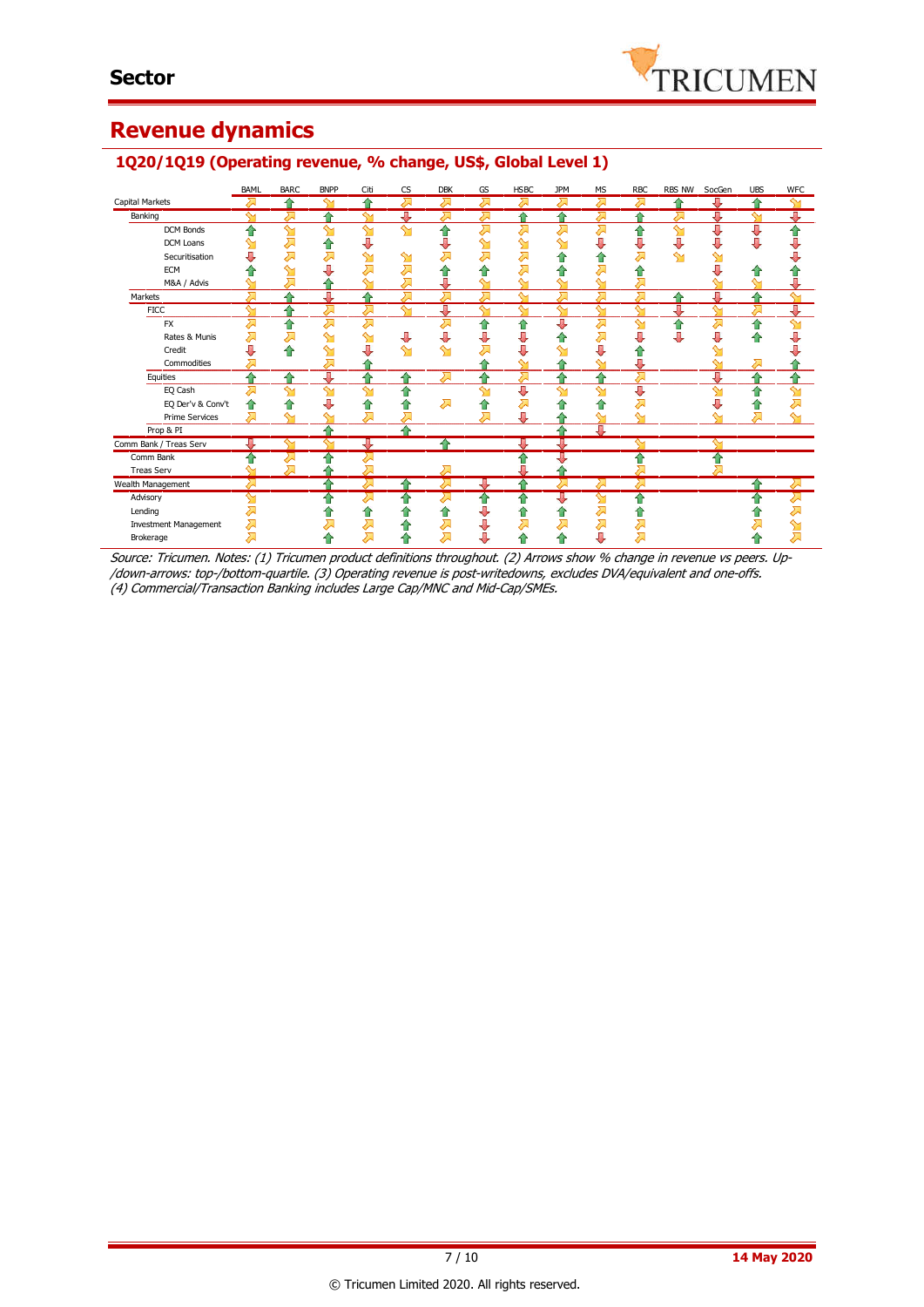

# **Operating cost / income** (US\$, Global Level 1)















Source: Tricumen. Notes: (1) TRIC product definitions, standard deviation, product Level 1; (2) Operating expenses exclude one-off non-operational items, insurance-related benefits & claims, and credit expense/recovery/NPL provisions. Capital expenditure is included as accrued. Litigation expense is allocated to front-line units. (3) positive values = outperformance; negative values = underperformance, relative to the peer group featured in this report; (4) missing values = not included in ongoing coverage or a bank is not a significant competitor in this market; (4) outliers are excluded.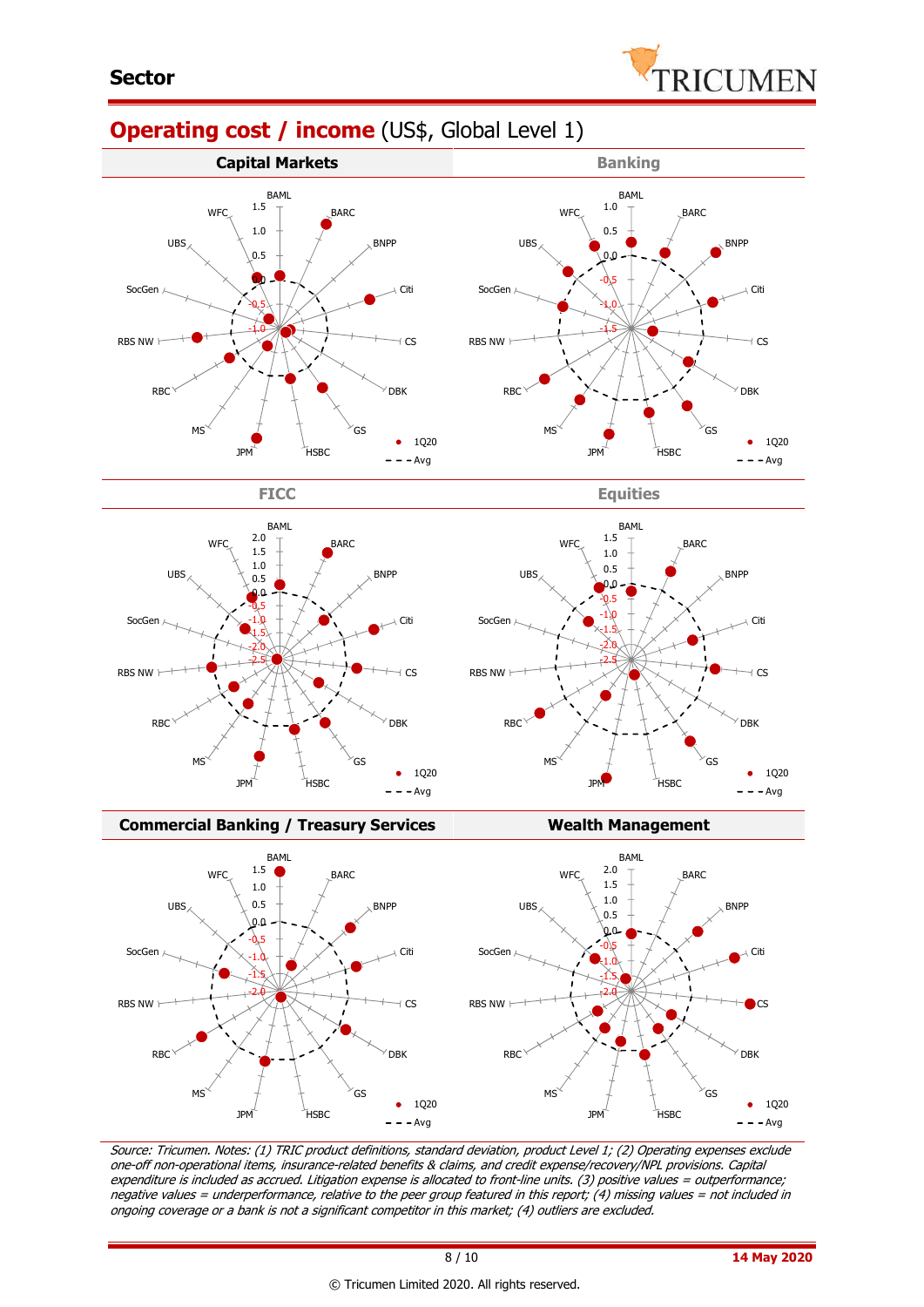

BARC

BNPP

Citi

 $\sqrt{cs}$ 

 $• 1Q20$  $- - Avg$ 

 $\sqrt{}$  DBK

GS

# **Operating Revenue / Front Office FTE** (US\$, Global Level 1)









JPM<sup>L</sup> HSBC

-2.0 -1.5 -1.0 -0.5 0.0 0.5 1.0 1.5 BAML

**W<sub>FC</sub>** 



#### **Commercial Banking / Treasury Services Wealth Management**



Source: Tricumen. Notes: (1) TRIC product definitions, standard deviation, product Level 1; (2) positive values <sup>=</sup> outperformance; negative values = underperformance, relative to the peer group featured in this report; (4) missing values = not included in ongoing coverage or a bank is not a significant competitor in this market; (4) outliers are excluded.